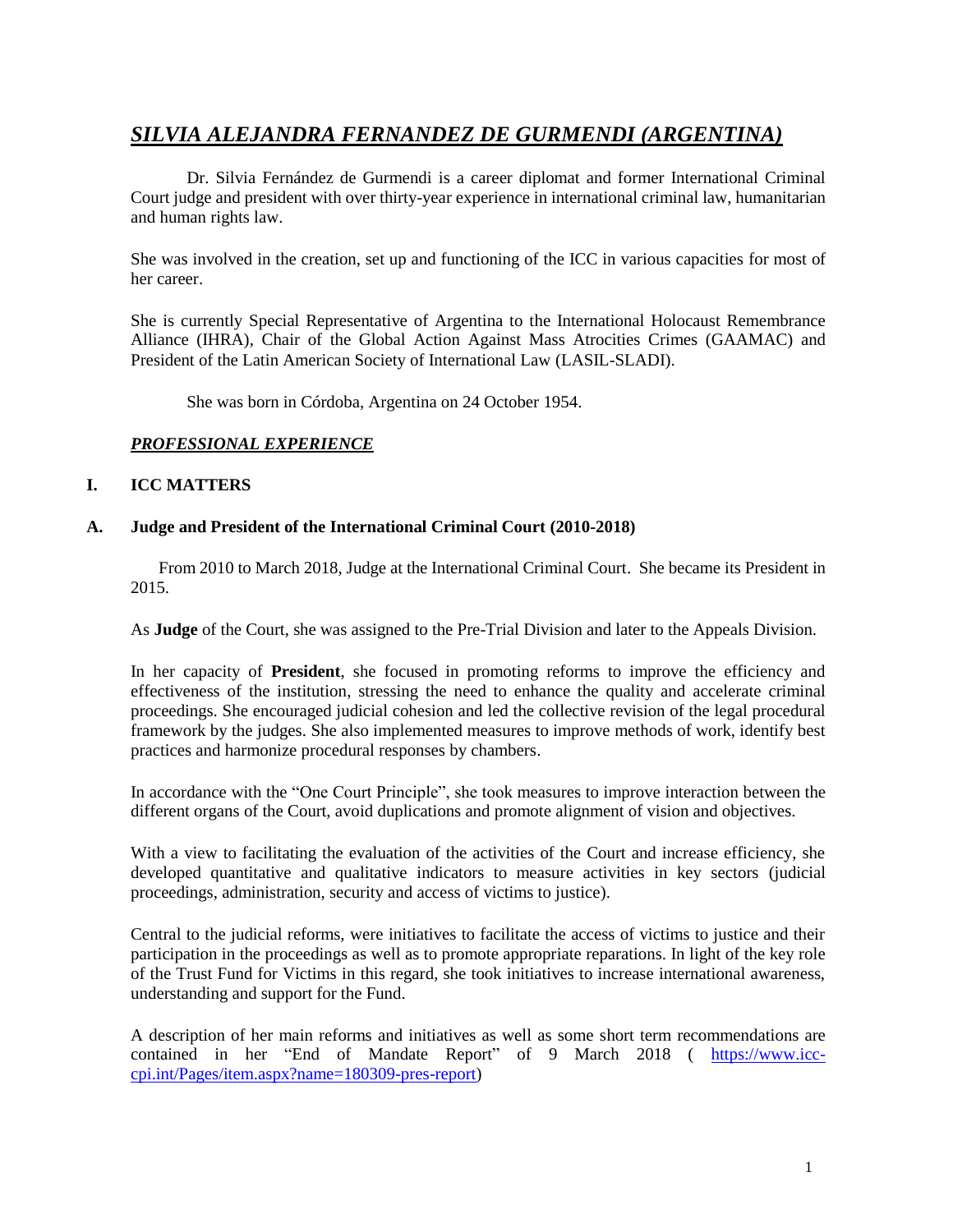# **B. Office of the Prosecutor of the International Criminal Court (2003-2006)**

Before becoming a judge at the Court, she had previously served at Office of the Prosecutor as Chef de Cabinet and later as the first Director of the Jurisdiction, Complementarity and Cooperation Division (2003-2006).

# **C. The creation and set up of the Court (1995-2002)**

She entered the diplomatic career in 1989 and, from the outset, dealt with legal matters in various positions in the Legal Department of the Ministry of Foreign Affairs and the position of legal adviser at the Permanent Mission of Argentina to the United Nations in New York (1994-2000). She played a leading role in multilateral efforts to create the International Criminal Court (ICC), as follows:

**1995-2000.** She presided over the entire negotiating process of the ICC criminal procedure provisions in the Rome Statute and the Rules of Procedure and Evidence.

**1995 to 1998.** Vice President of the *Ad Hoc Committee and the Preparatory Committee on the Establishment of the ICC*, which led to the Rome Conference.

**1998. Rome Conference.** Vice President of the Committee of the Whole (the negotiating forum) and President of the Working Group on criminal procedures.

# **2001-2002. Preparatory Commission of the International Criminal Court**

- President of the working group on the crime of Aggression.
- President of the "*interlocutor mechanism*", a group of experts established to prepare the practical set up of the Court in coordination with the Netherlands, the host country. The group *inter alia* identified basic systems for the functioning of the Court and drew action plans in the areas of human resources, finances, information technology, security, building management, public information and legal questions. It also recruited and advance team of staff to deal with the initial management of the Court.

# **II. STRENGTHENING OF THE RULE OF LAW**

In addition to ICC matters, she led efforts to strengthen the rule of law through the adoption of additional norms and increased cooperation in the field of international humanitarian law, international criminal law and transitional justice, as follows:

- Vice President and coordinator of negotiations of the Special Committee for the 1994 Convention for the safety and security of UN and associated personnel, which defined as a war crime the attacks against UN peace keeping missions and other operations. This definition was later incorporated as a war crime within the jurisdiction of the International Criminal Court pursuant to the Rome Statute.
- Chair of the international drafting process of the 1994 Declaration on Measures to Eliminate International Terrorism and the 1996 Supplementary Declaration thereto. She also led aspects of the negotiations of the 1997 International Convention for the Suppression of Terrorist Bombings and the 1999 International Convention for the Suppression of the Financing of Terrorism.
- Rapporteur of UNGA Sixth Committee (1994)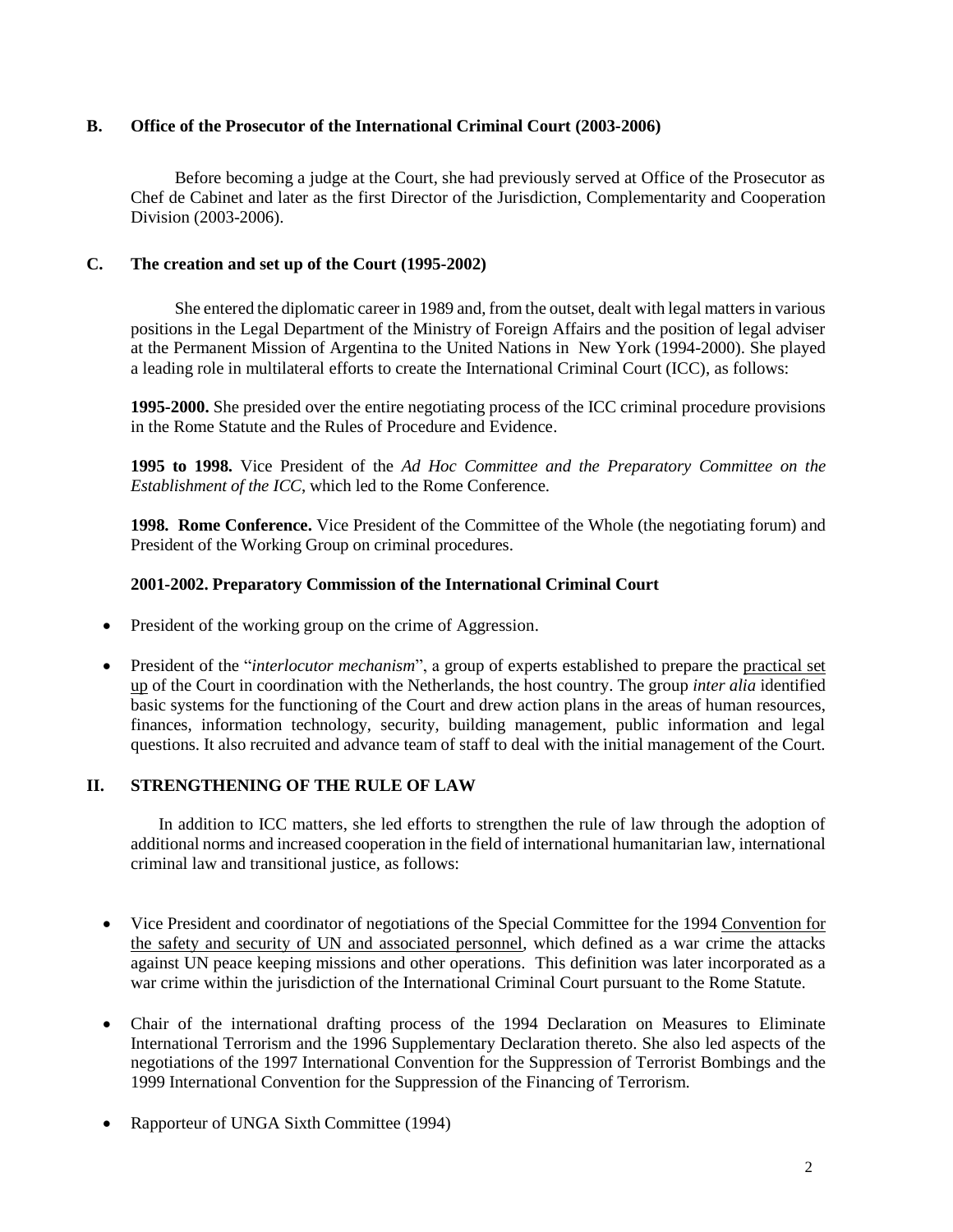Member of the National Commission of International Humanitarian Law and a member of the Argentine Inter-ministerial Commission created to draft the national implementing law of the Rome Statute of the International Criminal Court

### **III. HUMAN RIGTHS**

She was director general for Human Rights (2008-2009) and deputy director general (2002-2003) of the Ministry of Foreign Affairs of Argentina. Among her duties and responsibilities, she exercised the following:

- Represented Argentina before universal and regional human rights bodies;
- Represented Argentina in cases before the Inter American Commission of Human Rights and Inter American Court of Justice;
- Launched initiatives and provided advise, *inter alia*, on transitional justice, prevention of genocide and the right to the truth, which was ultimately recognized as an autonomous right by the UN General Assembly in 2013;
- Promoted initiatives and represented Argentina before the International Alliance for the Remembrance of the Holocaust (IRHA).
- President of the International Group of Experts on Mercenaries convened by the Office of the High Commissioner for Human Rights in accordance with General Assembly resolution 56/232 to recommend measures to combat the recruitment of mercenaries and increase accountability of private security companies.
- Co-author of the Nuremberg Declaration on Peace and Justice which was presented to the United Nations General Assembly and the Review Conference of the Rome Statute in Kampala, Uganda, in 2010.

# **IV. ACADEMIC ACTIVITIES**

She has lectured around the world and taught international law and international criminal law in various universities of Argentina, including in particular, International Law at the University of Buenos Aires and International Criminal Law at the University of Buenos Aires and Palermo University.

### **V. STUDIES**

Law degree, Faculty of Law and Social Sciences, University of Cordoba, Argentina.

Diploma of Specialized Studies in Public Law, Faculty of Law and Economic Sciences, University of Limoges, France.

Doctor in Law (PhD), University of Buenos Aires, Argentina.

Doctor *honoris causa* of University of Cordoba, Argentina

Graduate of the Diplomatic Academy of Argentina (1987-1988).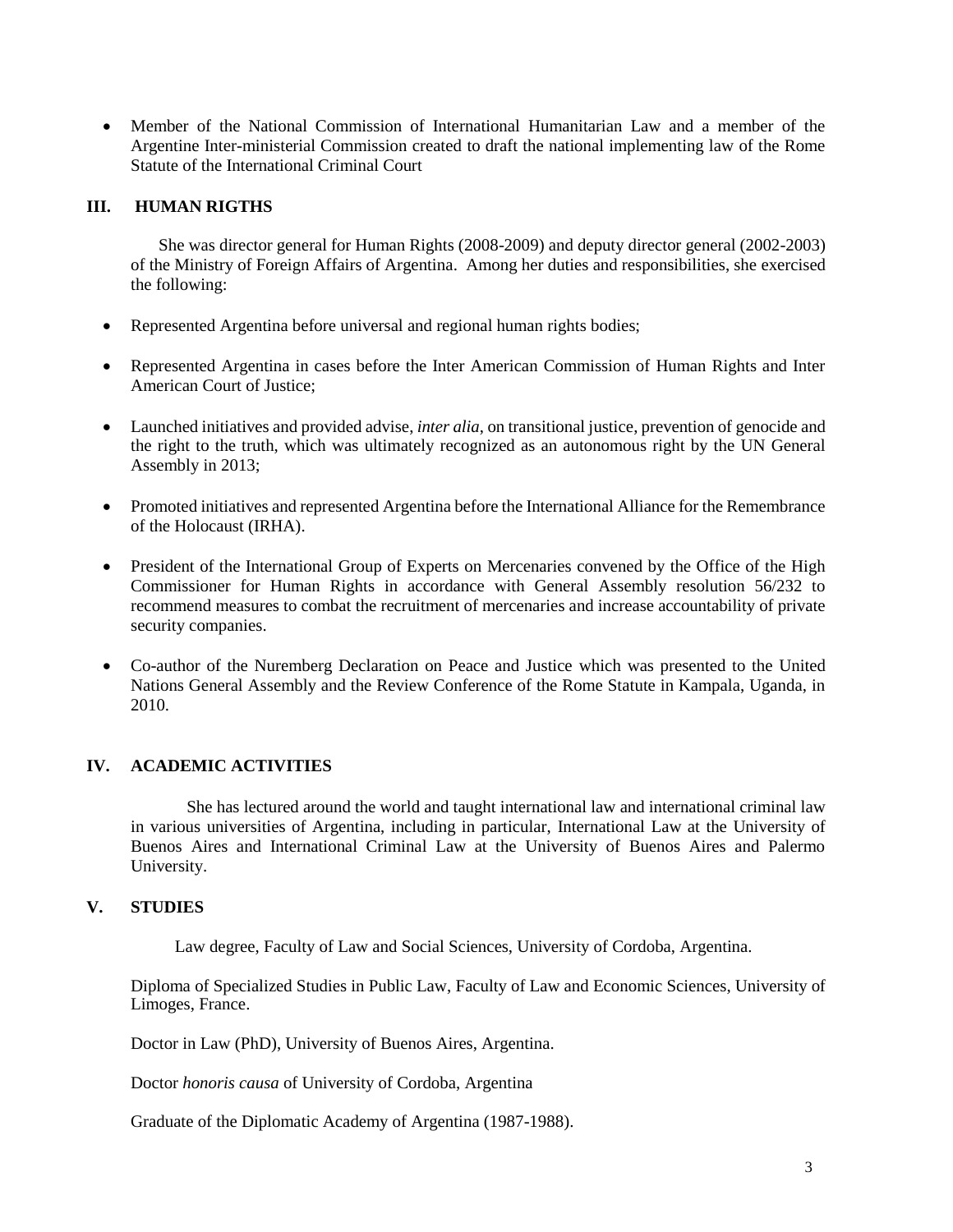# **VI. LANGUAGES**

Excellent knowledge of and fluent in Spanish (mother tongue), English and French

### **VII. SELECTED PUBLICATIONS**

The Legal Status of UN Peacekeepers in the Field: Security and Safety/Criminal and Disciplinary Law" *Contemporary International Law Issues: Conflicts and Convergence*, American Society of International Law/Nederlandse Vereininging voor International Recht, TMC Asser Instituut, La Haya, Países Bajos, 1995.

"Elementos para el establecimiento de una corte penal internacional eficaz e independiente", *Revista del Instituto Interamericano de Derechos Humanos*, Costa Rica, Nr. 23, January-June1996.

"The Role of the Prosecutor", Roy S. Lee (ed.), *The International Criminal Court, The Making of the Rome Statute, Issues, Negotiations*, *Results,* Kluwer Law International, The Hague/London/Boston, 1999.

"The Criminal Procedures - The Negotiating Process", Roy S. Lee (ed) *The International Criminal Court, The Making of the Rome Statute, Issues, Negotiations, Results*, Kluwer Law International, The Hague/London/Boston, 1999.

"Iniciativas de las Naciones Unidas para combatir el terrorismo internacional", *Revista del Instituto de Relaciones Internacionales,* Universidad de la Plata, Nr. 17, June-November 1999.

"La creación de la Corte Penal Internacional", *Revista del Instituto de Relaciones Internacionales*, La Plata, Nr 19, June-November 2000.

"La Corte Penal Internacional", ICRC*, Adaptación de la Legislación Interna para la sanción de las infracciones contra el derecho internacional humanitario*, Informe de la Reunión de Expertos de Países Iberoamericanos, Madrid, 10 to 12 March 1999, Madrid/Bogotá 2000.

*The Elements of Crimes and the Rules of Procedure and Evidence of the International Criminal Court*, R.Lee (ed.), associated ed. with H. Friman, H. von Hebbel, D. Robinson, Transnational Publishers Inc., N.York, 2001.

"The Elaboration of the Rules of Procedure and Evidence", *The Elements of Crimes and the Rules of Procedure and Evidence of the International Criminal Court*, Transnational Publishers Inc., N.York, 2001.

"Definition of Victims and General Principle", *The Elements of Crimes and the Rules of Procedure and Evidence of the International Criminal Court*, Transnational Publishers Inc., N. York, 2001.

"The Rules of Procedure and Evidence", *European Conference on the Rome Statute of the International Criminal Court*, *NPWJ*, Rome, 2001.

"The Role of the Prosecutor", en M. Politi y G. Nessi (eds.), *The Rome Statute of the International Criminal Court, a Challenge to impunity,* Ashgate-Dartmouth, Alderhshot/Burlington, USA/Singapur/Sidney, 2001.

"The Rules of Procedure and Evidence of the International Criminal Court" (with H. Friman), en *Yearbook of International Humanitarian Law*, Instituut Asser, The Hague, 2001.